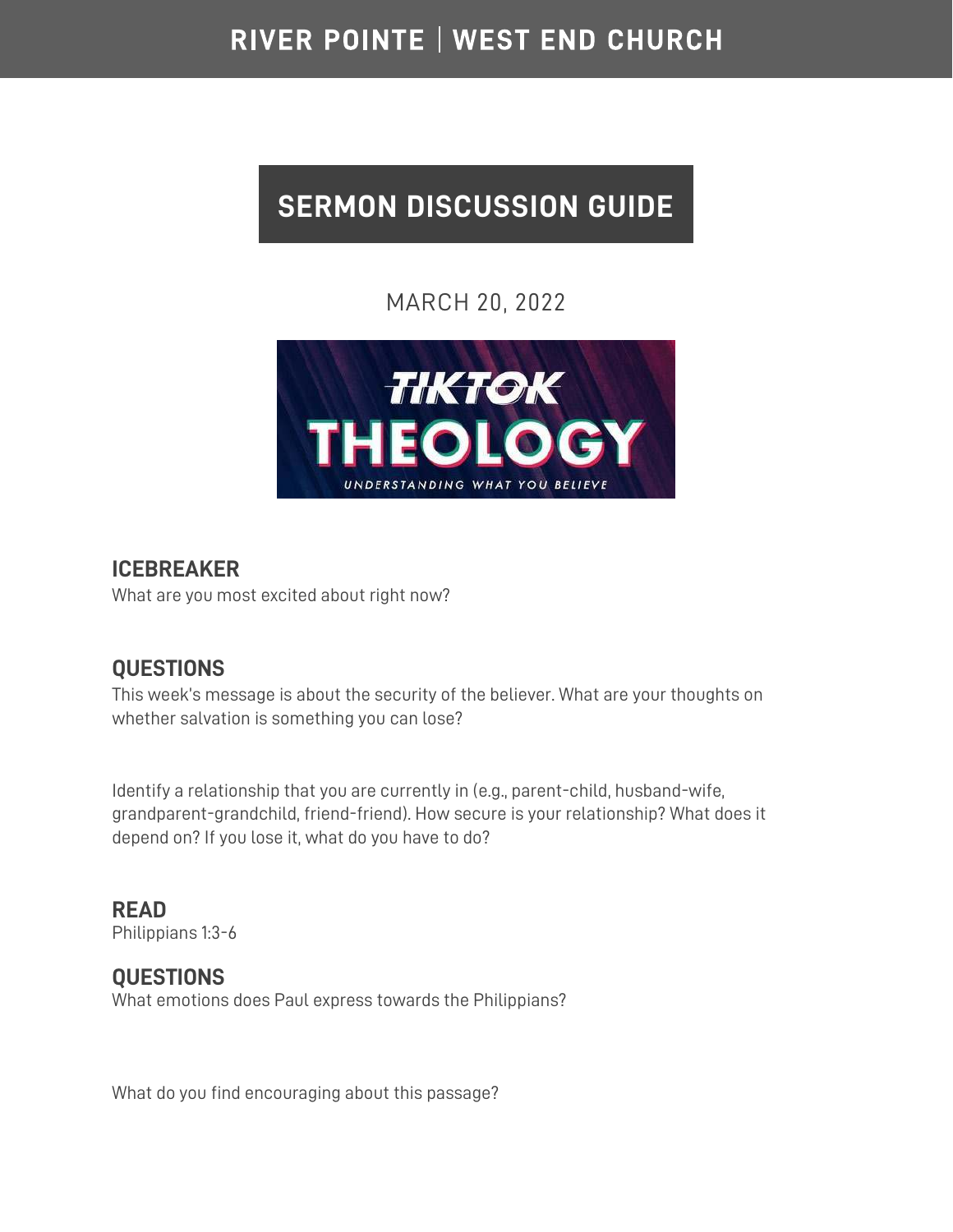How can Paul be confident or convinced that God will continue to work in the Philippians' lives? (examine the lives of the disciples who followed Jesus, they saw amazing things and still they abandoned him after the crucifixion, Peter denied him 3 times, Thomas refused to believe without a personal experience…and yet God still loved)

## **READ**

Ephesians 1:13-14 and Romans 3:10-12

## **QUESTIONS**

Name something that is guaranteed to happen. What makes it guaranteed?

How does *trusting* something to be true, and *believing* something to be true differ from one another? (belief is an acceptance that something is true or exists while trust is to surrender all of yourself no matter what the outcome)

#### **READ**

John 10:28-29 and Ephesians 1:5

## **QUESTIONS**

Patrick says, "Doing good doesn't earn your salvation and staying good doesn't keep it." How do these passages connect with your current experiences or with what God has been teaching you?

John 10:28-29 tells us no one can snatch God's sheep out of his hand. What does this mean for you? (God is our Shephard, He protects us and keeps us, Nobody can take away what God has freely given - not even yourself, Your relationship with God is not performance based, He loves you even on the days, seasons, years that you don't)

How does knowing you are secure in God's hand help you confront your insecurities?